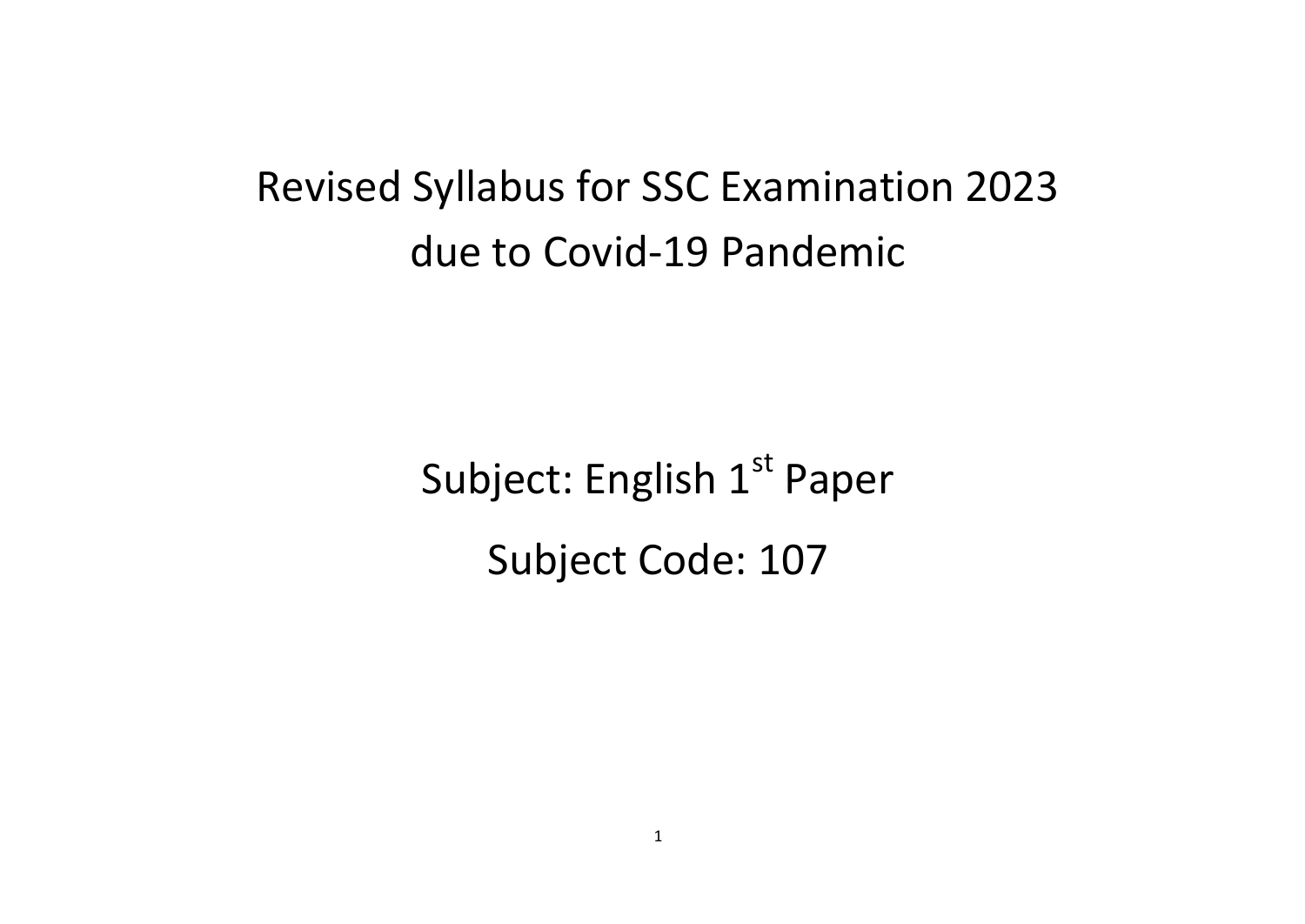## **Revised Syllabus for SSC Examination 2023 due to COVID-19 Pandemic**

**Sub: English 1st Paper**

[The following 7 units have been taken from the EFT Text Book]

| Chapters & Titles of the<br>lessons              | Learning outcomes                                                                                                                                                                                                                                                                                                                                                                                                                    | Content                        | Probable<br>no. of<br>periods | Order of the periods                                                                                                                                                                      | Remarks |
|--------------------------------------------------|--------------------------------------------------------------------------------------------------------------------------------------------------------------------------------------------------------------------------------------------------------------------------------------------------------------------------------------------------------------------------------------------------------------------------------------|--------------------------------|-------------------------------|-------------------------------------------------------------------------------------------------------------------------------------------------------------------------------------------|---------|
| <b>Unit Three</b><br><b>Events and Festivals</b> | Learners will be able to---<br>$\triangleright$ talk about events and festivals<br>$\triangleright$ ask and answer questions and give<br>opinions in a logical sequence<br>$\triangleright$ infer meaning from the context                                                                                                                                                                                                           | Events and<br>Festivals        | 10 periods                    | $1st, 2nd, 3rd, 6th, 7th$ ,<br>$8^{th}$ , 11 <sup>th</sup> , 12 <sup>th</sup> , 13 <sup>th</sup> , 16 <sup>th</sup>                                                                       |         |
| Unit Four<br>Are We Aware ?                      | Learners will be able to--<br>$\triangleright$ ask and tell about problems<br>$\triangleright$ seek and give suggestions<br>$\triangleright$ listen for specific information<br>$\triangleright$ narrate something in writing<br>$\triangleright$ read charts and do a project work                                                                                                                                                  | Are We Aware ?                 | 9 periods                     | $19^{th}$ , $20^{th}$ , $21^{st}$ , $24^{th}$ ,<br>$25^{th}$ , $26^{th}$ , $29^{th}$ , $30^{th}$ ,<br>31 <sup>st</sup>                                                                    |         |
| <b>Unit Five</b><br>Nature and Environment       | Learners will be able to ---<br>$\triangleright$ comprehend and summarize texts<br>$\triangleright$ ask and answer questions<br>$\triangleright$ take part in debates on given topics<br>$\triangleright$ take part in role playing and conversations,<br>draft and deliver lectures on given topics<br>$\triangleright$ write letters to newspapers highlighting<br>certain problems<br>$\triangleright$ write slogans for posters. | Nature and<br>Environment      | 8 periods                     | $34^{th}$ , $35^{th}$ , $36^{th}$ , $39^{th}$ ,<br>40 <sup>th</sup> ,41 <sup>st</sup> ,44 <sup>th</sup> ,45th                                                                             |         |
| Unit Seven<br>People Who Stand Out               | Learners will be able to ---<br>$\triangleright$ read and understand texts through silent<br>reading<br>$\triangleright$ ask and answer questions<br>$\triangleright$ write a dialogue.                                                                                                                                                                                                                                              | People Who<br><b>Stand Out</b> | 10 periods                    | 48 <sup>th</sup> ,49 <sup>th</sup> ,50 <sup>th</sup> ,53 <sup>rd</sup> ,54<br><sup>th</sup> ,55 <sup>th</sup> ,58 <sup>th</sup> ,59 <sup>th</sup> ,60 <sup>th</sup> ,<br>63 <sup>rd</sup> |         |
| Unit Ten                                         | Learners will be able to ---                                                                                                                                                                                                                                                                                                                                                                                                         | <b>Dreams</b>                  | 6 periods                     | $66^{\text{th}}$ , 67 <sup>th</sup> , 68 <sup>th</sup> , 71 <sup>st</sup> ,                                                                                                               |         |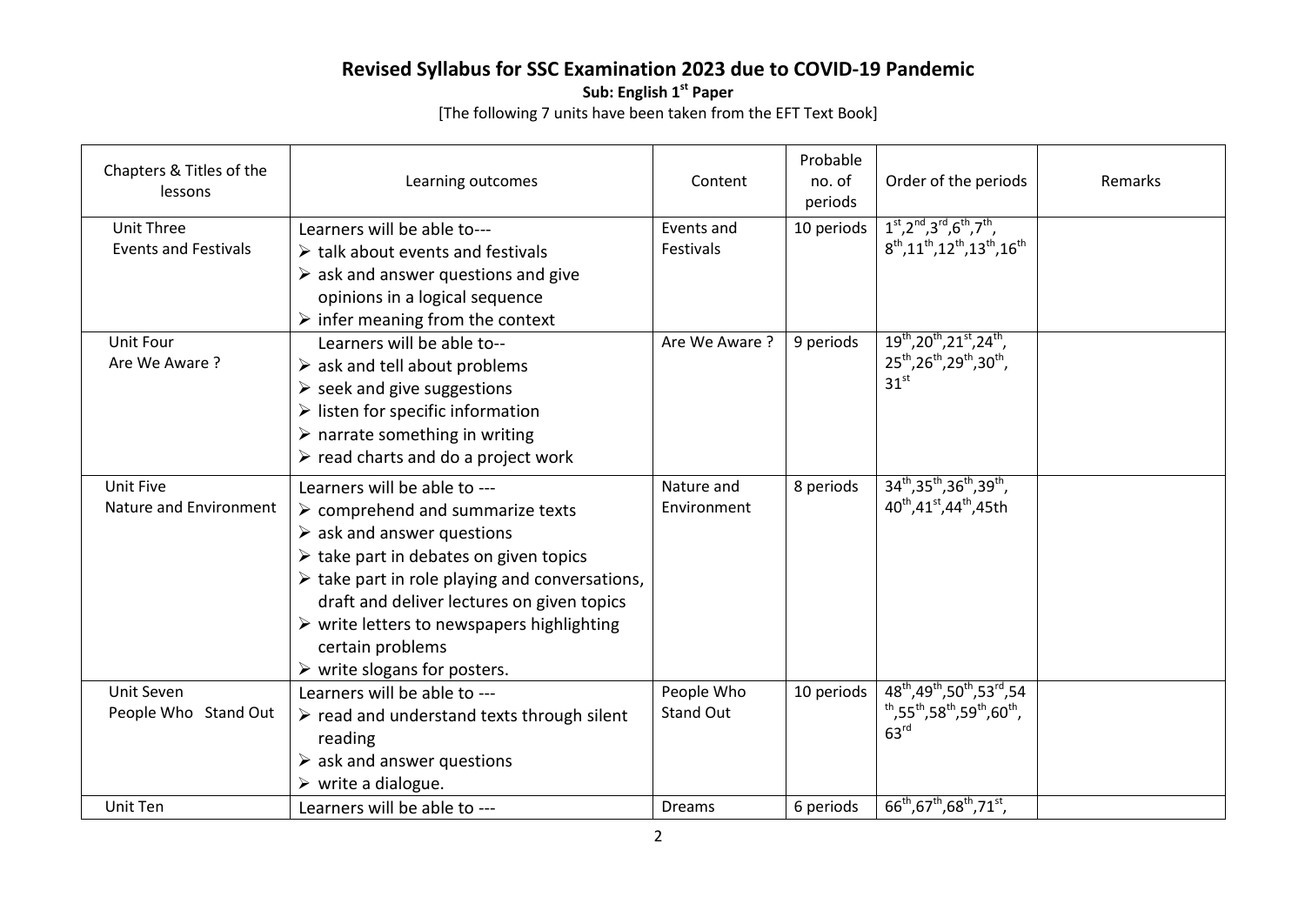| <b>Dreams</b>                                          | $\triangleright$ listen for specific information<br>$\triangleright$ participate in conversations and<br>discussions<br>$\triangleright$ understand and narrate problems<br>$\triangleright$ take and give interviews<br>$\triangleright$ complete a grid.                                                                                             |           |           | $72^{nd}$ , 73 $^{rd}$                                                        |  |
|--------------------------------------------------------|--------------------------------------------------------------------------------------------------------------------------------------------------------------------------------------------------------------------------------------------------------------------------------------------------------------------------------------------------------|-----------|-----------|-------------------------------------------------------------------------------|--|
| Unit Eleven                                            | Learners will be able to ---                                                                                                                                                                                                                                                                                                                           | Renewable | 6 periods | $76^{\text{th}}$ ,77 <sup>th</sup> ,78 <sup>th</sup> ,81 <sup>st</sup> ,      |  |
| Renewable Energy                                       | $\triangleright$ describe familiar objects<br>$\triangleright$ participate in conversation and discussion<br>$\triangleright$ read intensively and extensively<br>$\triangleright$ write formal letters                                                                                                                                                | Energy    |           | 82nd, 83rd                                                                    |  |
| <b>Unit Twelve</b><br>Roots                            | Learners will be able to ----<br>$\triangleright$ participate in conversations and<br>debates<br>exchange personal information<br>narrate incidents and events in a<br>➤<br>logical sequence<br>present own ideas, give and ask for<br>➤<br>information<br>write letters to newspapers<br>➤<br>lodge complaints<br>➤<br>present information in a chart | Roots     | 6 periods | $86^{th}, 87^{th}, 88^{th}, 91^{st}$ ,<br>92 <sup>nd</sup> , 93 <sup>rd</sup> |  |
| <b>Unseen Passage:</b><br>Information<br>➤<br>transfer |                                                                                                                                                                                                                                                                                                                                                        |           | 3 periods | 94th, 95th, 96th                                                              |  |
| Summarizing<br>➤                                       |                                                                                                                                                                                                                                                                                                                                                        |           | 3 periods | 99 <sup>th</sup> , 100 <sup>th</sup> , 101th,                                 |  |
| Matching                                               |                                                                                                                                                                                                                                                                                                                                                        |           | 3 periods | 104 <sup>th</sup> 105 <sup>th</sup> , 106 <sup>th</sup>                       |  |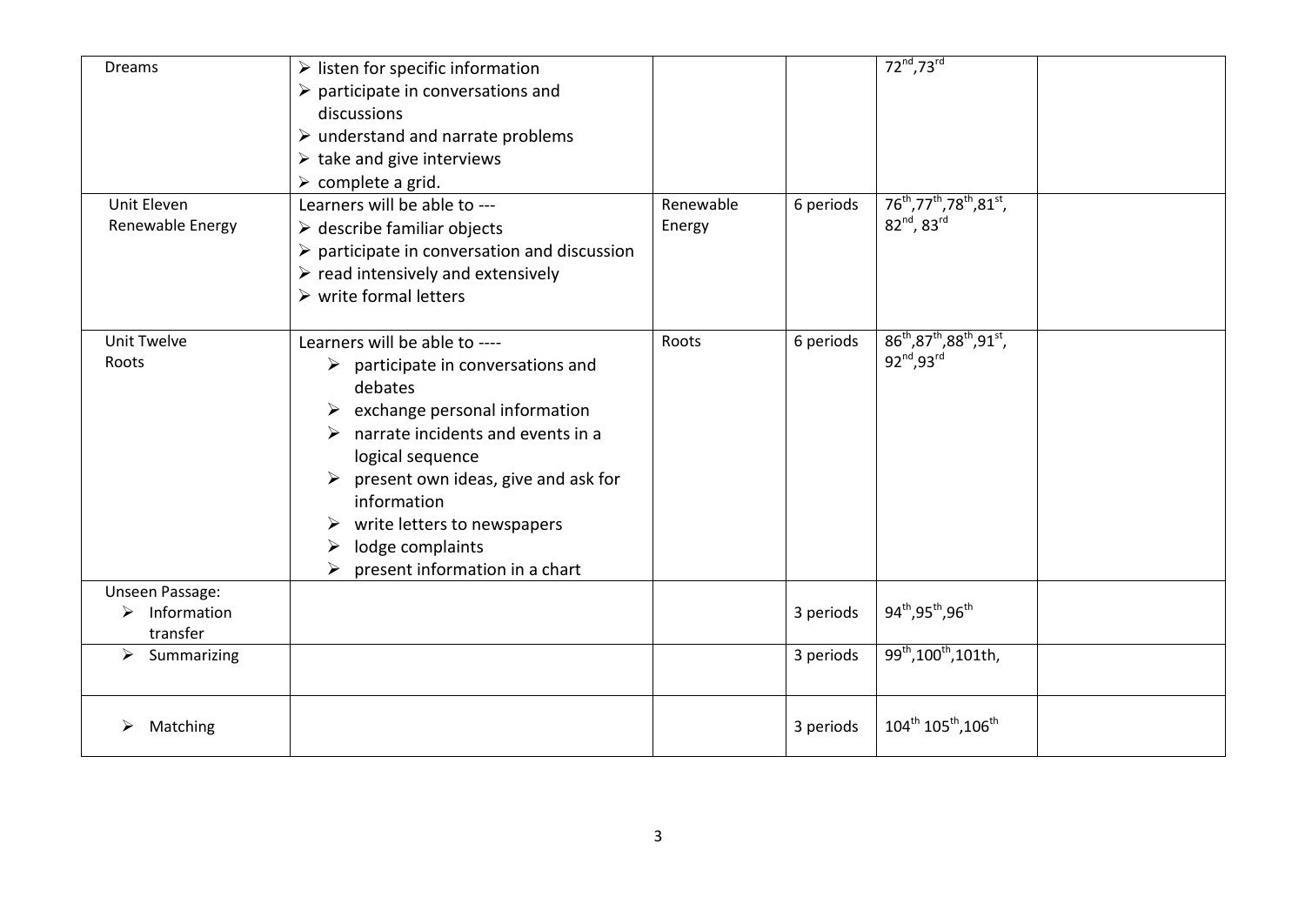|                                                                                                                        |                                                  | Rearranging has<br>➤<br>been omitted<br>to lessen the<br>burden of the<br>learners.                                                                                                                                                                                                                                            |  |
|------------------------------------------------------------------------------------------------------------------------|--------------------------------------------------|--------------------------------------------------------------------------------------------------------------------------------------------------------------------------------------------------------------------------------------------------------------------------------------------------------------------------------|--|
| Writing:<br>1. Writing a paragraph<br>answering questions<br>2. Completing a story<br>3. Emails<br>4. Writing dialogue | 3 periods<br>3 periods<br>2 periods<br>3 periods | ➤<br>Graph and<br>$107^{\text{th}}$ , $110^{\text{th}}$ , $111^{\text{th}}$<br>chart have<br>$112^{th}, 115^{th}, 116^{th}$<br>been excluded<br>to minimize the<br>$117^{th}, 120^{th}$<br>burden of the<br>$121^{st}$ , 122 <sup>nd</sup> , 125 <sup>th</sup><br>learners. They<br>may practise<br>them in the<br>next level. |  |

 **Total number of periods 75**